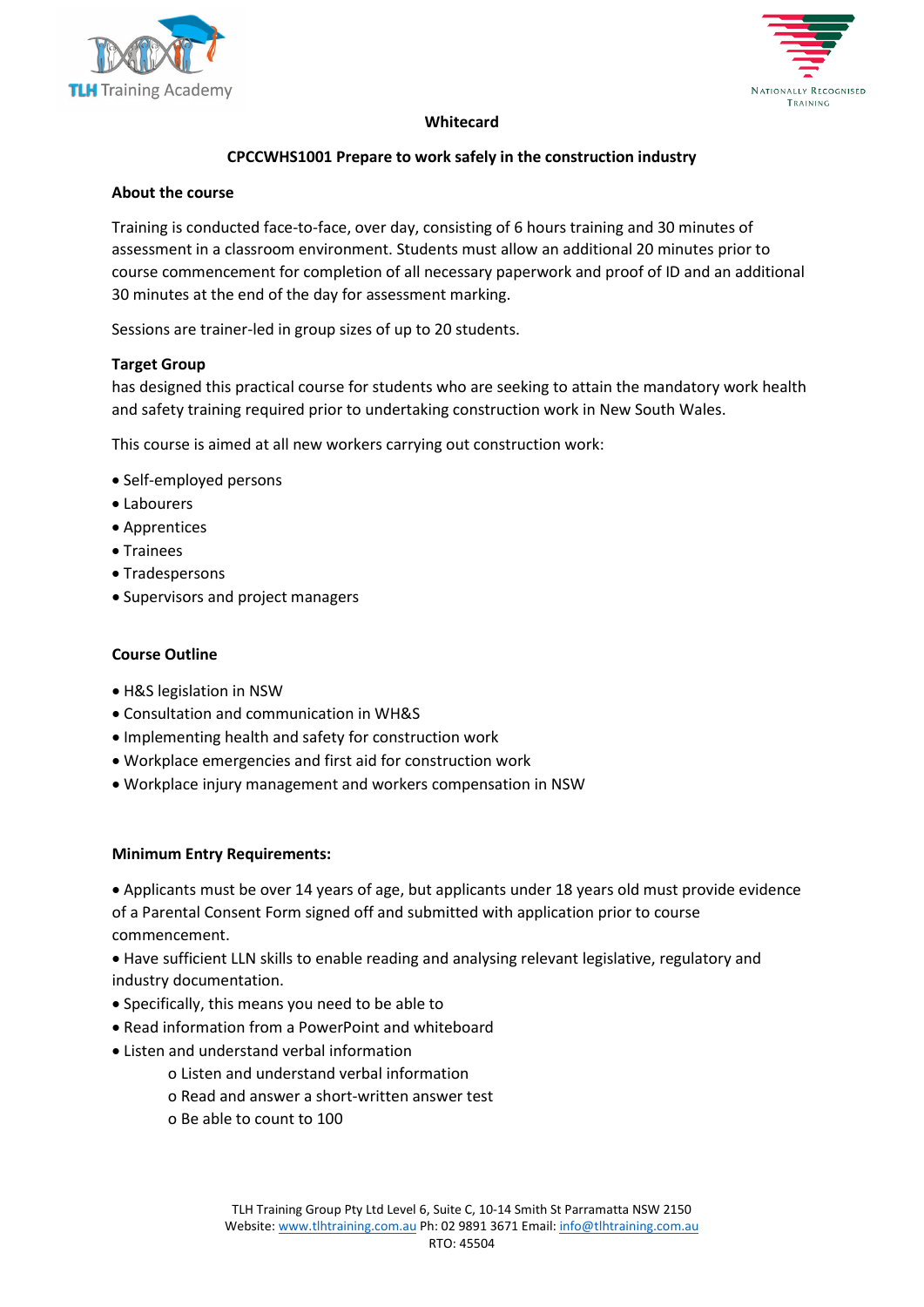



• Applicants must provide 100 points of ID and show this on the day of the course. This means you must provide at least 2 forms of ID which must be sighted on the day of your course before course commencement.

### **Course Licensing Information**

Licensing requirements apply to this unit of competency as regulatory requirements in the NSW jurisdiction. This unit of competency supports the attainment of the basic WHS knowledge required prior to undertaking designated work tasks within any of the sectors within the construction industry.

The unit relates directly to the general induction training program specified by the National Code of Practice for Induction for Construction Work (ASCC 2007) this course is provided by TLH Training Group Pty Ltd for students who are currently working or intending to work on construction sites in NSW. Students intending to work in other states of Australia must contact Safe Work Australia for these state jurisdictional requirements.

The RTO will also give you a statement that you can use to prove you have completed the training until your new card arrives. The statement is valid for 60 days, but most cards are issued in less than 30 days. This card does not expire, however if you have not worked on a construction for 2 years or more, SafeWork NSW recommends attending a course to update your skills and knowledge.

### **The Course Facts:**

**Duration:** 1 day, 6 hours

**Location:** Level 6, Suite C 10-14 Smith St, Parramatta, NSW 2150

### **Course Timetable**

| <b>DAY TIMETABLE</b>    | <b>EVENING TIMETABLE</b>          |                                     |
|-------------------------|-----------------------------------|-------------------------------------|
| $8.am - 8.30am$         | $3.00pm - 3.30pm$                 | Course Registration and proof of ID |
| $8.30$ am $- 12.00$ pm  | $3.30 \text{pm} - 7.00 \text{pm}$ | Coursework*                         |
| $12.00$ pm $- 12.45$ pm | $7.00 \text{pm} - 7.45 \text{pm}$ | Lunch Break                         |
| 12.45pm - 2.15pm        | $7.45 \text{pm} - 9.15 \text{pm}$ | <b>Course Assessment</b>            |
|                         |                                   | Finalise Assessments and receipt of |
|                         |                                   | certificate                         |

\* students who arrive late will not be able to attend the class. See fees and refunds information below. Students must attend all training during the day, or they will not be eligible to sit the assessments.

#### **Award:**

| UNIT CODE     | <b>TITLE</b>                                        |
|---------------|-----------------------------------------------------|
| l CPCCWHS1001 | Prepare to work safely in the construction industry |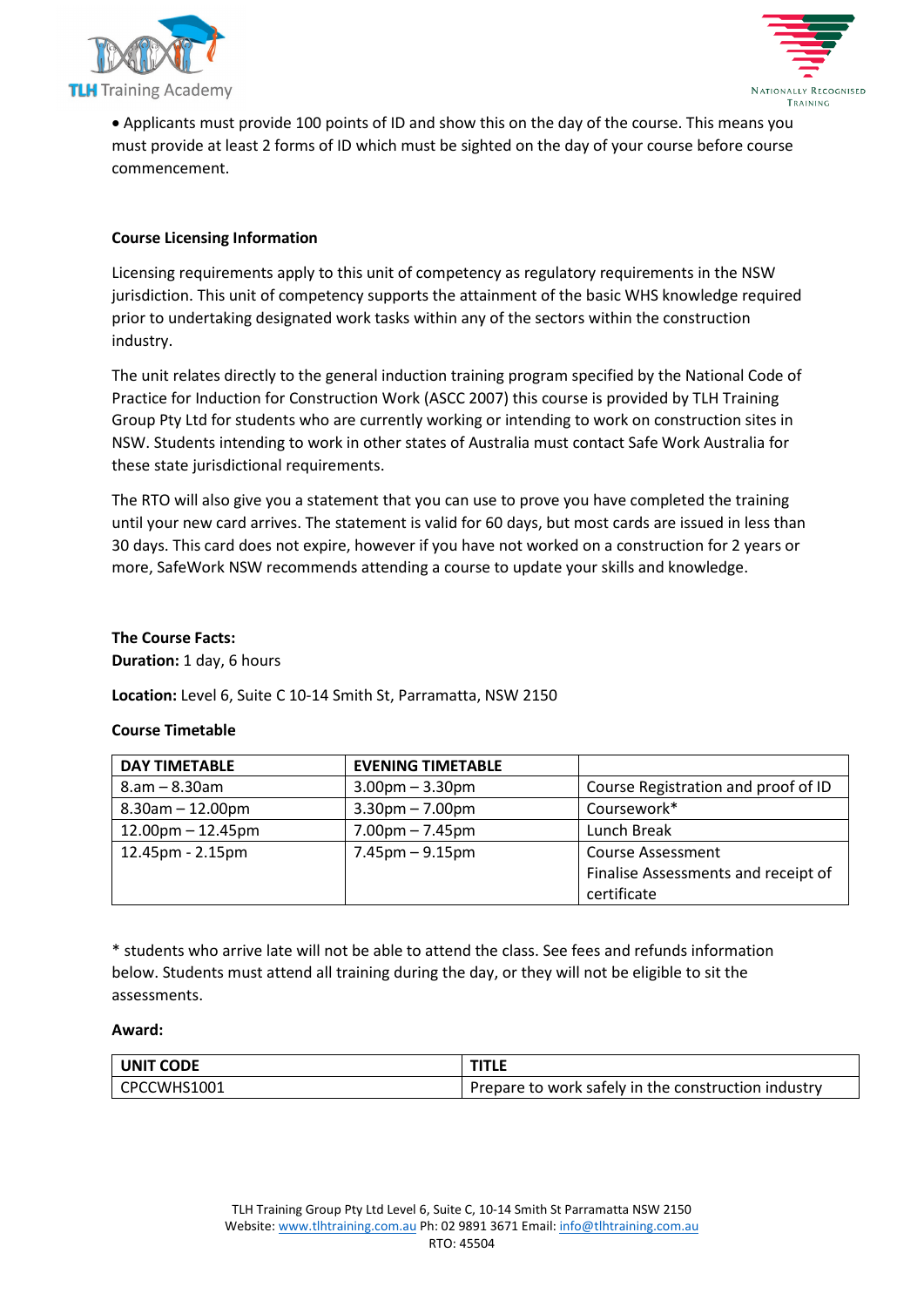



Students achieving a competent result will receive a Statement of Attainment for CPCCWHS1001 - Prepare to work safely in the construction industry.

### **USI:**

Please note, a USI (Unique Student Identifier) is required to receive your certification. You can either provide your own USI (www.usi.gov.au ) or we can assist you.

### **Vocational Outcomes:**

Students obtaining a Statement of Attainment for CPCCWHS1001 - Prepare to work safely in the construction industry, are eligible to seek employment in a range of roles in the construction sector.

### **Classroom Environment**

Your course will be conducted in a classroom environment at the Parramatta Training Venue.

### **Course Fees\***

| Online Course Fee:          |                                                        | \$130 (if paid before the course Date) |
|-----------------------------|--------------------------------------------------------|----------------------------------------|
| Payment on the day          |                                                        | \$150                                  |
| Tuition Fee, includes \$150 | *White Card License Fee is included in the course cost |                                        |

## **Please note:**

- The course fee includes your white card.
- A full list of all possible fees and charges is available on the website
- Students who arrive after the nominated start time for the class will not be permitted to undertake the course due to licensing conditions for this course.

### **Refund Policy**

| <b>Withdrawal before Course Commencement Date</b><br>• If the student cancels 2 or more business days and<br>in writing before the course starts       | 100% refund of paid tuition fees                                                                                                      |
|--------------------------------------------------------------------------------------------------------------------------------------------------------|---------------------------------------------------------------------------------------------------------------------------------------|
| . If the student cancels less than 2 business days in<br>writing before the course starts                                                              | No refund                                                                                                                             |
| No ID on day of the course:<br>• If the student arrives on the day of course without<br>acceptable ID                                                  | Student will be transferred to a new course<br>date with a 50% rebooking fee applicable. i.e.<br>50% of the original course fee paid. |
| Student arrives after the advertised course<br>commencement time:<br>• If the student arrives on the day of course and is<br>more than 20 minutes late | Student will be transferred to a new course<br>date with a 50% rebooking fee applicable. i.e.<br>50% of the original course fee paid. |

# **Application Process**

To enrol into a course with TLH Training Group Pty Ltd, applicants must complete a Student Enrolment Form available from the website or available at our office on the day of the course. The form should be completed in full and submitted by email to: [info@tlhtraining.com.au](mailto:info@tlhtraining.com.au)

When we receive your application, our Admissions Officer will review it for completeness.

If your application is not complete, an Admissions Officer will contact you.